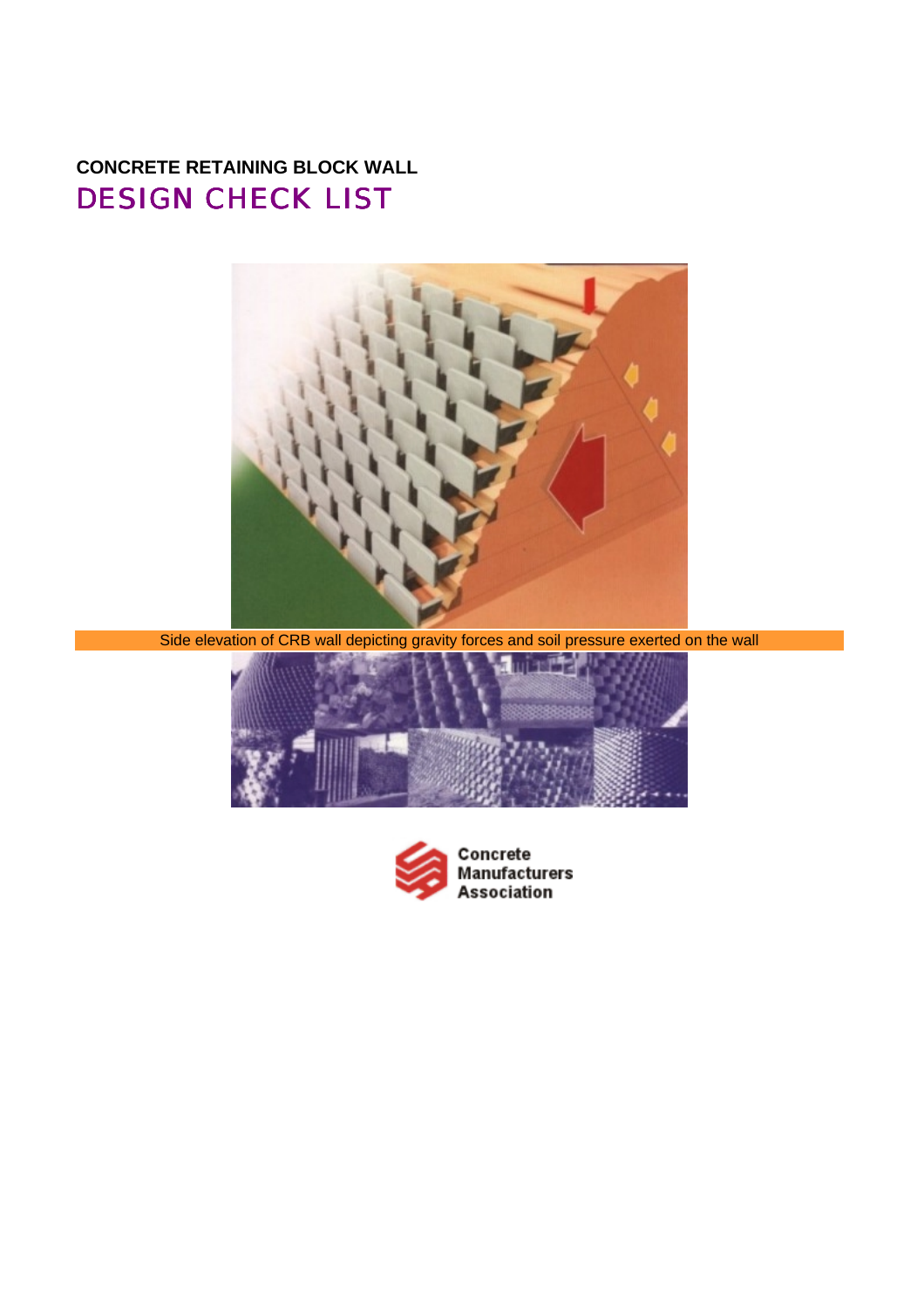This checklist is published by the CONCRETE MANUFACTURERS ASSOCIATION as a guide for engineers in the design of Concrete Block Retaining Walls

## **General**

Check with local authorities regarding their requirements for design and supervision of such structures and the submission of plans, calculations and stability certificate.



#### **Geotechnical considerations**

The design of a concrete retaining block (crb) wall involves geotechnical rather than structural considerations and as such, the properties of the insitu soil and fill are of paramount importance:

- a. At what level are the foundations to be constructed?
- b. Is the retaining wall to be built in cut or fill?
- c. What are the insitu soil parameters for cut, i.e. friction angle, cohesion characteristics, volume changes on wettings, effect of compaction on soil parameters, amount of compaction required, density of soil?
- d. What are the insitu soil parameters (as for c) at foundation level?
- e. What are the parameters (as for c) of imported soil to be used in fill situations? Granular fills should be used wherever possible.

#### **Loading Considerations**

a. What surcharge loading can be expected, after construction and in the future? Are any structures to be built on top of the retained fill within a distance of less than 1,5 x the height of the wall?

Are there any lateral loads from guardrails and barriers?

- b. What are the horizontal earth pressures on the wall?
- c. Is the wall likely to be extended? Often walls are designed and built for a certain height, but then are extended higher without the knowledge of the original designer.
- d. Are the wall and crb units to be subjected to hydraulic forces, waave action etc.? Scour action can undermine the wall foundations. Walls have to be founded at a depth below which wave action will not affect them



#### **Drainage Considerations**

- a. What are the seepage and groundwater conditions likely to be?
- b. What are the surface drainage conditions, gradient, direction of flow, type of surface, vegetation?
- c. Is a cut-off drain required at the top of the wall?
- d. Has the possibility of the erosion of soil through the voids between the blocks been considered?



#### **Stability of wall**

Check the wall against all the failure modes as shown in the diagrams below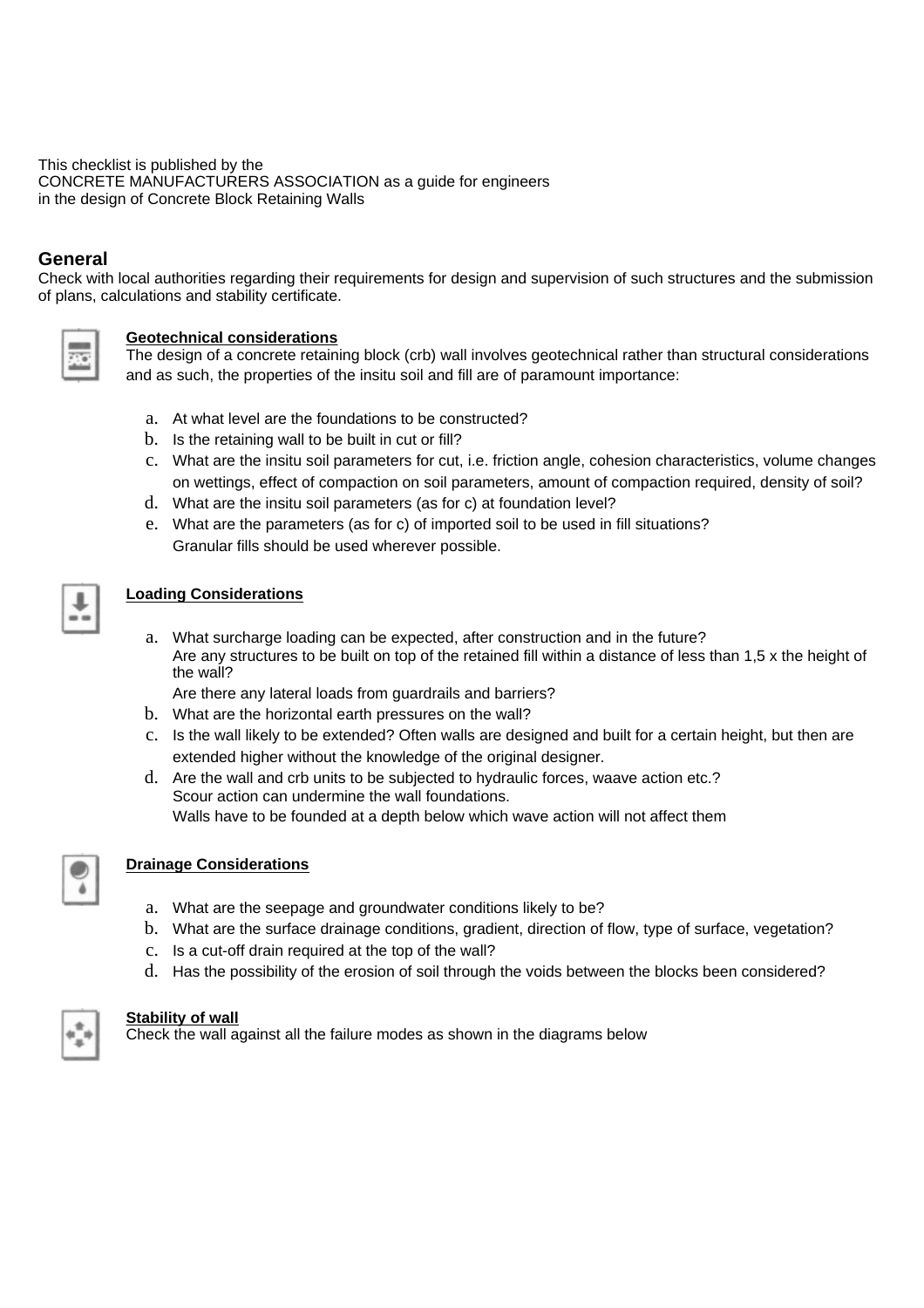

#### **Design Considerations**

- a. What is the mass per square metre of walling (the mass of crb as well as the infill soil)? In some cases, two or more adjacent rows of blocks may be required or the blocks may need to be filled with concrete to achieve the required mass per square metre.
- b. At what batter is the wall to be designed and built? Batters are normally achieved by stepping the blocks back or by rotating the base blocks and foundation.
- c. Are geosythetics required to reinforce the soil behind the wall? Geosythetics should be considered for all walls greater than two metres in height, or with a batter steeper than 70°. Use of geosynthetics incorporated in the soil behind the wall will create a composite gravity mass structure.
- d. What properties are required of geosythetics? Note that geosynthetics cover a wide range of geotextiles, geofabrics and geomembranes with varying properties. Check with supplier regarding these properties.
- e. How is the geosynthetic to be fixed to the crb units? The method of fixing the geosynthetic to the crb units and the Young's Modulus of the geosynthetics are important to ensure that the designed stresses are activated within the acceptable movement of the fill and facing.
- f. How far must the geosynthetic extend into the fill, and what vertical spacings?
- g. Are the construction procedures and controls in place to ensure proper construction and compaction both behind the wall and in the blocks?

**Note:** Improper compaction is a common factor causing failure of crb walls.

# **Quality of Concrete Retaining Blocks**

- a. Are the concrete retaining blocks of sufficient strength and within acceptable tolerances?
- b. Are the crb units subjected to aggressive water or chemicals? If so, a higher cement content should be considered.
- c. Is the shear nib or the shear key of sufficient strength to resist the shear forces between blocks?

#### **Services**

**Aesthetics**

- a. What services are behind or in front of the toe of the wall and how will they be accessed if repairs are necessary? It is not advisable to place water or irrigation pipes behind the wall as this can cause failure of the wall if the pipe bursts.
- b. Ensure that steps are taken to prevent excavation of trenches in front of the toe of the wall, as this undermines the stability of the wall. No excavations are allowed within at least 1m from the toe without consulting the design engineer.

- a. Is the layout of the wall in harmony with and enhancing the environment?
- b. If the wall is to be vegetated, have the following factors been taken into account: fertilizers and top soil in front of the blocks, types of plants to be planted, the planting, watering and maintenance of plants? Refer to CMA technical note on **Plantability of concrete retaining block walls.**

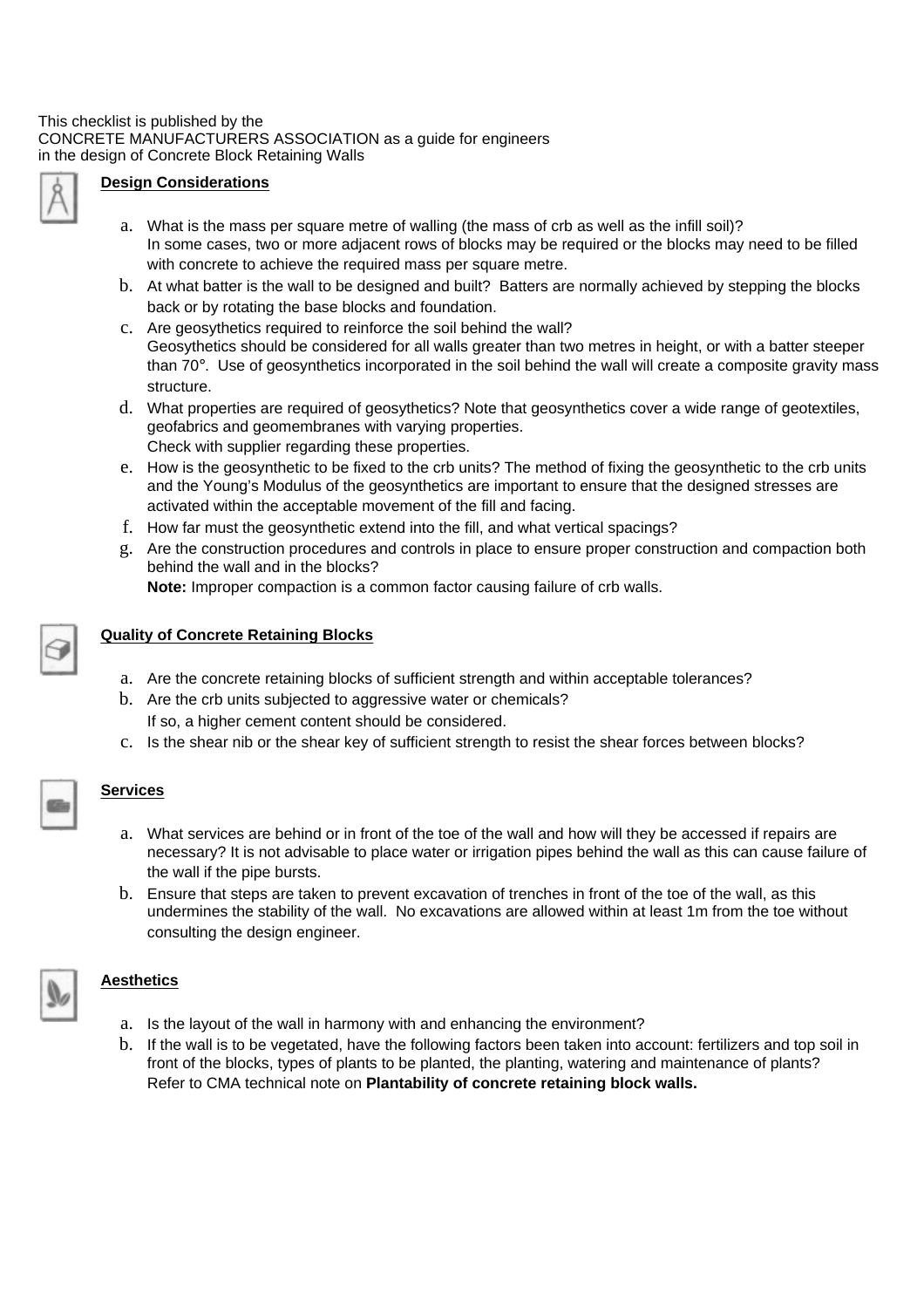#### This checklist is published by the CONCRETE MANUFACTURERS ASSOCIATION as a guide for engineers in the design of Concrete Block Retaining Walls

#### **External stability**







# Horizontal movement internal sliding movement between courses

## **Global / Overall/ Local Slope stability**



#### **Internal Stability**